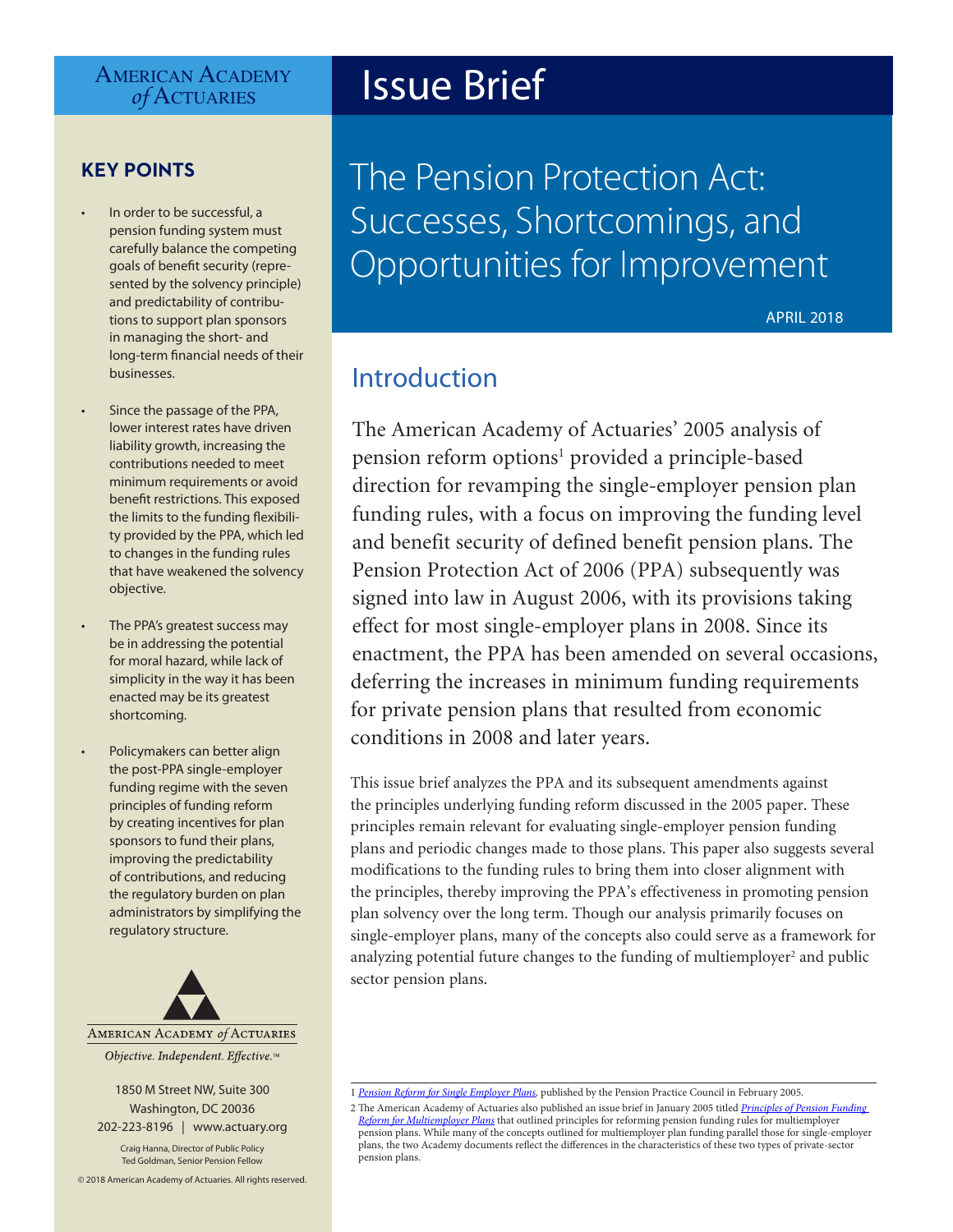# Executive Summary

The primary objective of pension funding is to ensure benefit security, for which a plan's funding ratio is used as a proxy. However, predictability of contributions is important to employers that must address their financial commitments to pension plans while also managing the short- and long-term financial needs of their businesses. In order to be truly successful, any pension funding system must carefully balance these two potentially competing goals.<sup>3</sup>

The PPA balances the goal of funding toward *solvency4* with sponsors' need for funding *flexibility*  by setting a plan's target funding level with reference to market conditions and permitting short-term smoothing. This is intended to afford plan sponsors time to budget for upcoming contribution requirements while buffering against the shocks resulting from capital market events. Sponsors are also provided—at least in theory—with the ability to contribute in advance of requirements, thus creating funding cushions that can be utilized when economic downturns or business needs make contributing more difficult.

Since the passage of the PPA, a combination of the economic environment and U.S. budget constraints have created significant challenges.

Lower interest rates have driven liability growth that often outpaced asset growth, which increased the contributions needed to meet minimum requirements or avoid benefit restrictions, exposing the limits to the funding flexibility provided by the PPA. These factors have, in turn, led to changes in the funding rules that have weakened the solvency objective.<sup>5</sup>

An effective funding structure will provide *incentives to fund* voluntarily to a level that maintains *solvency* and provides an appropriate cushion against adverse deviation. The PPA funding rules facilitate, to some degree, hedging strategies that would help address contribution *predictability* (for example, in response to capital market events outside the control of the plan sponsor); however, sponsors have been reluctant to take advantage of such strategies at a time when interest rates are perceived to be low.

The PPA attempted to increase *transparency* by requiring targeted disclosures regarding plan funding to plan participants and other key stakeholders. Although these disclosures provide important information regarding plans' financial health, they still are opaque to many participants. Improving the comparability of information from year to year could help participants better understand how a plan's funding levels affect benefit security.

**The Academy's Pension Committee includes Ellen Kleinstuber, MAAA, FSA, EA, FCA, FSPA—chairperson; Bruce Cadenhead, MAAA, FSA, EA, FCA—vice chairperson; Elena Black, MAAA, FSA, EA, FCA; Susan Breen-Held, MAAA, EA, FCA, FSPA; Timothy Geddes, MAAA, FSA, EA, FCA; Scott Hittner, MAAA, FSA, EA, FCA; Thomas Lowman, MAAA, FSA, EA, FCA; Tonya Manning, MAAA, FSA, EA, FCA; A. Donald Morgan, MAAA, FSA, EA, FCA; Keith Nichols, MAAA, EA, FCA, MSPA; Nadine Orloff, MAAA, FSA, EA, FCA; Jason Russell, MAAA, FSA, EA; Mitchell Serota, MAAA, FSA, EA; James Shake, MAAA, EA, FCA; and Aaron Weindling, MAAA, FSA, EA, FCA.**

<sup>3</sup> Although this issue brief addresses issues specific to single-employer defined benefit plans in the private sector, this same tension among competing objectives also is seen in the public sector. Considerations for funding public-sector pension plans are addressed in the Academy's February 2014 issue brief, *[Objectives and Principles for Funding Public Sector Pension Plans](http://www.actuary.org/files/Public-Plans_IB-Funding-Policy_02-18-2014.pdf)*.

<sup>4</sup> Throughout this discussion, references to the key principles from the original paper are *italicized.*

<sup>5</sup> The Workers Relief and Employer Recovery Act of 2008 (WRERA) was enacted shortly after PPA took effect and phased in the PPA funding target over four years to reduce required contributions for underfunded plans in response to the 2008 capital market losses. The Pension Relief Act of 2010 (PRA) was enacted to provide funding relief to plan sponsors by offering the ability to extend the amortization period of funding shortfalls incurred for plan years 2009 through 2011 (with only two of those years eligible for relief) to as long as 15 years. In July 2012, Congress attempted to further alleviate this situation by including pension provisions in the Moving Ahead for Progress in the 21st Century Act (MAP-21), prescribing use of a higher interest rate for a number of regulatory purposes over the next several years. However, during 2014 interest rates continued to decline. In response, Congress enacted a five-year extension of the MAP-21 provisions with the Highway and Transportation Funding Act of 2014 (HATFA). In late 2015, Congress passed an additional three-year extension of the MAP-21/HATFA interest rate stabilization provisions as part of the Bipartisan Budget Act of 2015 (BBA).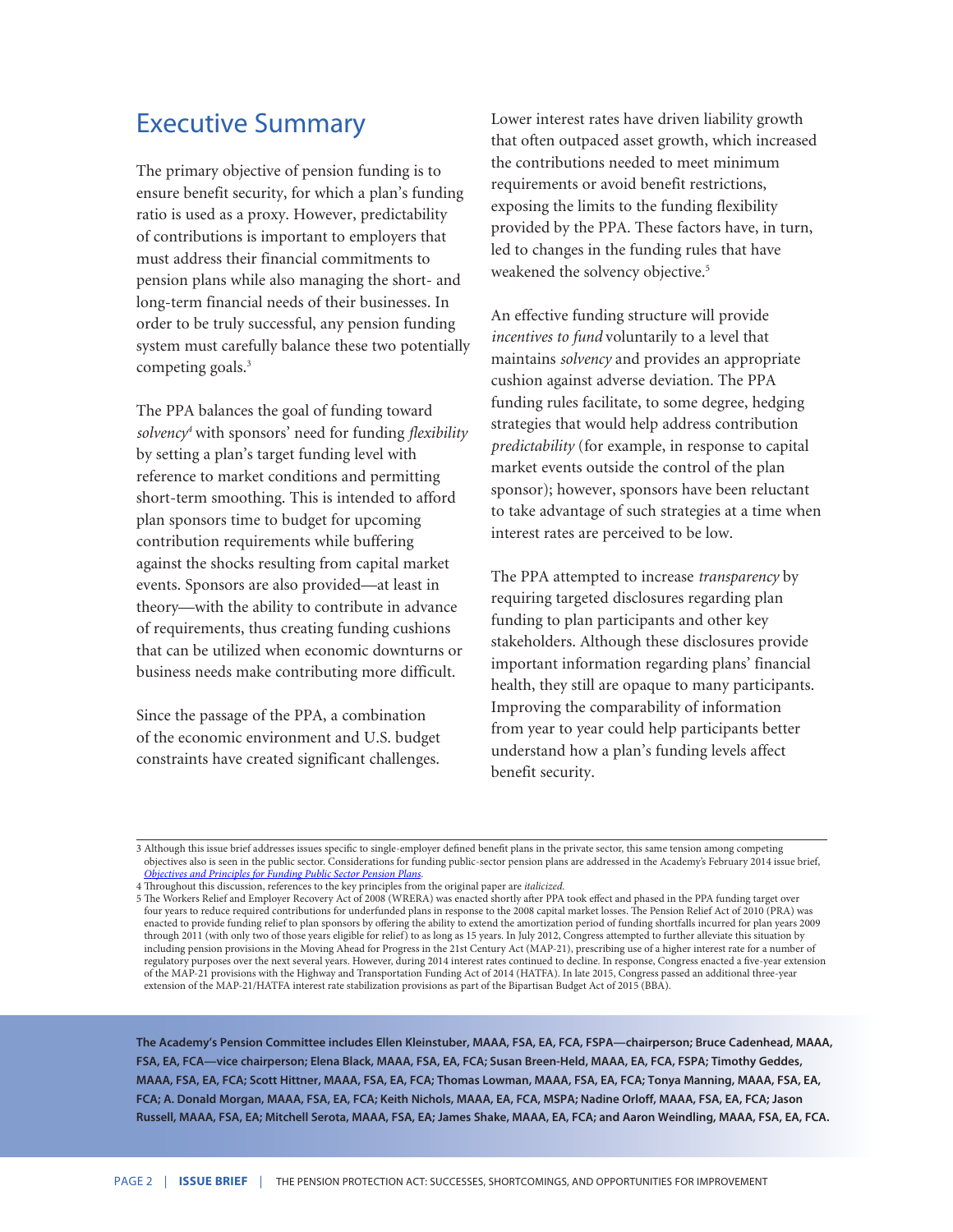The PPA's benefit restriction provisions have significantly constrained plan sponsors from improving or accelerating the payment of benefits in underfunded plans, while providing mechanisms for those plans to avoid restrictions by improving their plan's funded level. But while addressing the potential for *moral hazard* may be one of the PPA's biggest successes, lack of *simplicity* may be its greatest shortcoming. At a primary level, the liability calculation method, amortization rules, and contribution requirements appear straightforward. But other provisions, such as the at-risk rules and the rules related to funded-status certifications, make valuations and plan administration much more complex. The provisions of subsequent funding relief legislation<sup>6</sup> have added further complexity.

The Academy's Pension Committee has identified three areas of focus for further legislative and regulatory action to better align the post-PPA single-employer funding regime with the seven principles of funding reform:

- create incentives for plan sponsors to fund their plans to a level sufficient to meet all benefit promises to promote *solvency* and reduce the risk of *moral hazard*;
- improve the *predictability* of contributions for plan sponsors to ease what for some employers may be an impediment to plan sponsorship; and
- reduce the regulatory burden on plan administrators by *simplifying* the regulatory structure, without increasing potential *moral hazard.*

## **Seven Principles of Funding for Single-Employer Plans**

In order to assess the PPA against the seven principles described in the Academy's 2005 paper, we first need to understand each of those principles and its intent:

**Solvency:** The funding rules should move plans to a point where assets cover the market value of accrued benefit liabilities (ABL) within a reasonable time period.

**Predictability and hedgeability:** Contributions should be more predictable so they can be budgeted in advance. The funding rules should:

- encourage better financial risk management by accommodating plans with risk hedging strategies such as immunized bond portfolios so their contributions are more predictable.
- accommodate business/economic cycle planning by allowing greater contributions in good years, so contributions can be reduced in difficult years.
- moderate contribution volatility so that contributions do not change radically due to small or moderate changes in assets or interest rates.

**Incentives to fund; flexibility:** Sponsors should be able to fund and deduct the unfunded ABL at year-end or anytime. They should be encouraged to fund their plans better by: 1) allowing them to build up funding margins in good years, without deductions and excise taxes; and 2) allowing them access to "super-surpluses" for other purposes, such as employee health benefits, without incurring the reversion tax.

**Avoidance of moral hazards:** The rules should not facilitate weak employers to improve benefits (or take large risks) at the expense of another stakeholder (e.g., the Pension Benefit Guaranty Corporation [PBGC], its premium payers, U.S. taxpayers, or current and future employees).

**Transparency:** Users of the information provided (e.g., employees, employers, investors, and the PBGC) should be able to understand the financial position of the pension plan and its effect on the plan sponsor.

**Simplicity:** The rules should be easier to follow and understand.

**Transition:** Sponsors need smooth transitions, including adequate time to implement new rules.

6 WRERA, PRA, MAP-21, HATFA, and BBA, as discussed previously.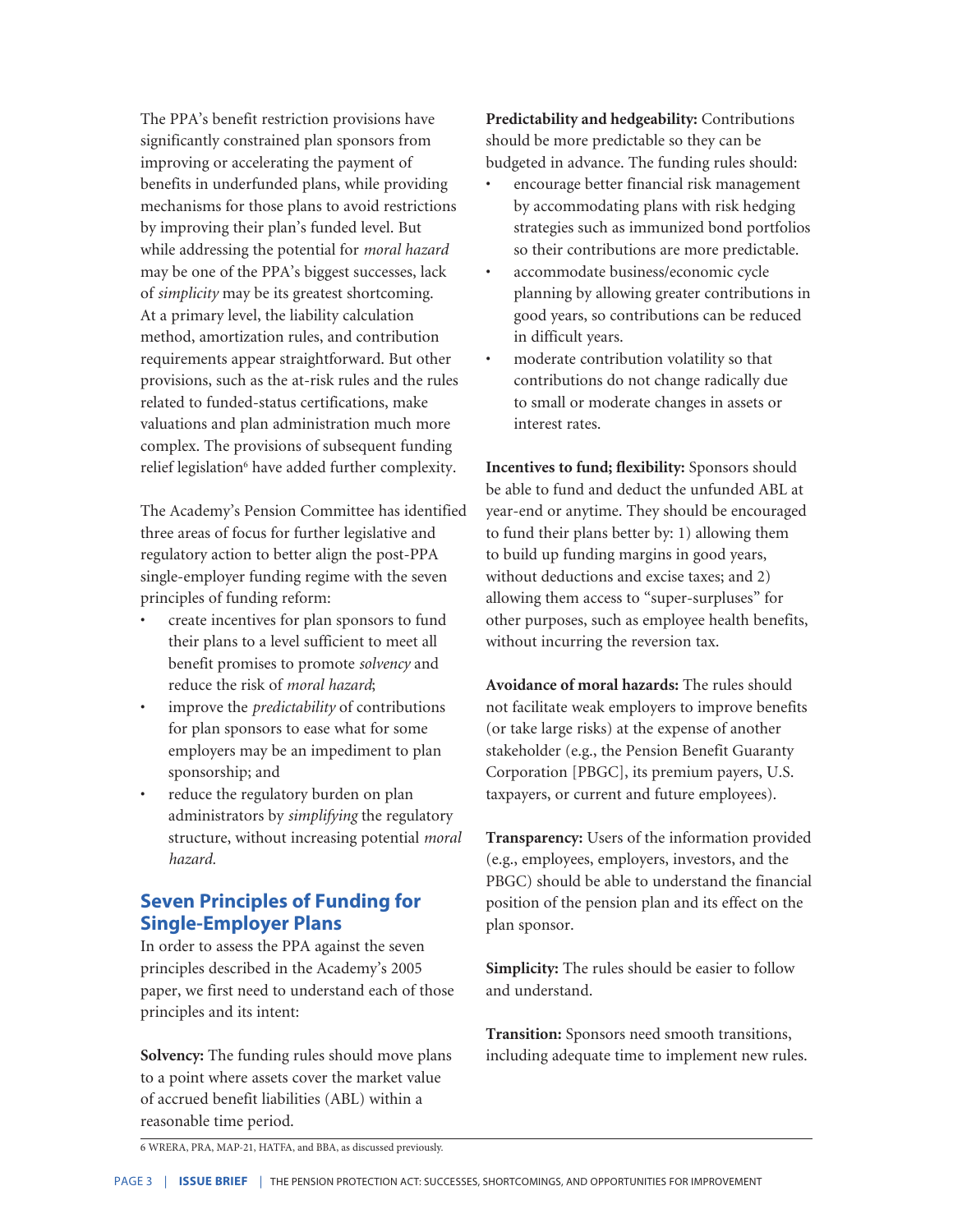We believe that the stated principles remain relevant for considering the decisions made in drafting the PPA and subsequent legislation. The remainder of this issue brief analyzes the experience of single-employer defined benefit plans since its enactment.

## **PPA Scorecard—How Well Has It Performed?**

The PPA represents an ambitious attempt to overhaul an incredibly complex defined benefit funding system. Of course, no change of this magnitude can achieve perfection or satisfy all stakeholders' competing objectives. The challenge is in choosing the best compromise from an array of not-quite-optimal alternatives.

The PPA's provisions advanced each of the seven principles to some extent, with some addressed more effectively than others. In this section, we evaluate the PPA's effectiveness in light of each principle, identifying the PPA's successes as well as areas of weakness where potentially it could be improved.

In making these determinations, we consider:

- How well has the PPA addressed each principle?
- Has the right balance been achieved among the principles?
- What are the PPA's most notable successes and shortcomings?

#### **Solvency**

*The funding rules should move plans to a point where assets cover the market value of ABLs within a reasonable period of time.*

The PPA defines the target funding level in terms of market-based asset and liability measures with (allowable) short-term smoothing. This drives plan sponsors toward funding to solvency while still providing some buffer against market shocks, affording a period of time to budget for upcoming contribution requirements. The annual deduction limit allows for funding to a level that includes a margin to protect against adverse deviation.

#### **Successes**

The stated amortization period for unfunded liabilities is seven years for all sources of change (e.g., plan amendments, actuarial assumption and method changes, and gains or losses).

Plan sponsors are permitted to deduct up to 150 percent of the liability target, plus an allowance for future compensation increases with respect to past service of plan participants, so as to remove tax disincentives to advance funding.

Poorly funded plans are restricted from using funding balances in lieu of cash contributions to cover contribution requirements.

The addition of a required expense load to the target normal cost makes funding for plan expenses more transparent, thereby helping prevent the erosion of plan assets.

#### **Shortcomings**

The smoothing of asset values and discount rates means that the effective amortization period is actually much longer than seven years (especially after the enactment of MAP-21, HATFA, and BBA).

In the current interest rate environment, the modified interest-rate basis enacted by MAP-21 (based on an expanding corridor around the 25-year average of interest rates) and extended by HATFA and BBA is insufficient to settle a pension plan's benefit obligations as of the valuation date or fund those obligations with a low-risk investment portfolio.

Although the PPA includes special at-risk rules requiring accelerated funding for poorly funded plans, those rules ignore relevant factors beyond the plan's funded status, such as the financial status of the plan sponsor, the size of the plan relative to the plan sponsor, and the investment allocation of plan assets. These other factors can influence the likelihood of an underfunded plan becoming solvent or of a well-funded plan remaining solvent.

Because the ability to use funding balances is based on the prior year's funded status, a plan that is currently poorly funded can still avoid making contributions. (And, vice versa, a plan that is now better funded might be prohibited from using funding balances.) Thus, the use of funding balances by plan sponsors still can contribute to a short-term decline in funding levels.

The amount of plan underfunding, if any, is amortized, while the amount of any plan surplus is immediately applied to offset the cost of current service accruals. In some cases, this discontinuity could complicate long-term planning, resulting in a bias toward plan underfunding.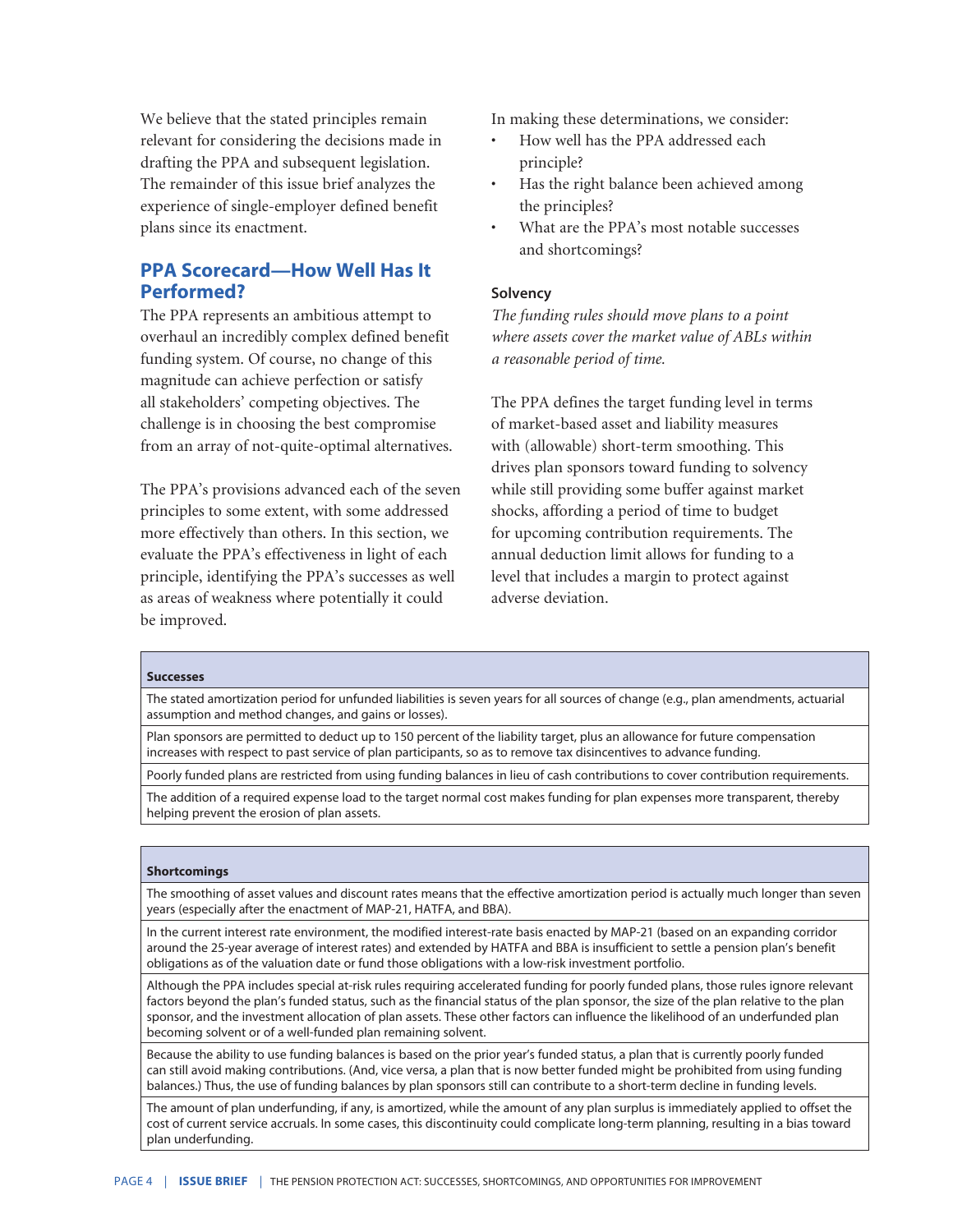#### **Predictability and Hedgeability**

Contributions should be more predictable so they can be budgeted in advance. The funding rules should:

- encourage better financial risk management by accommodating plans with risk hedging strategies such as immunized bond portfolios so their contributions are more predictable.
- accommodate business/economic cycle planning by allowing greater contributions in good years, so contributions can be reduced in difficult years.
- moderate contribution volatility so that contributions do not change radically due to small or moderate changes in assets or interest rates.

Under the PPA, pension funding is based on a liability target discounted at a very recent average of corporate bond yields and amortization of unfunded liabilities over seven years. Minimum funding requirements are calculated as of the beginning of the year and are not due in full until 20.5 months later, although some underfunded plans may require additional contributions as early as three months into a plan year to avoid triggering funding-based benefit restrictions. More recent changes enacted under MAP-21, HATFA, and BBA moved away from market principles by introducing near-term stability in interest rates.

#### **Successes**

Use of a 24-month average of interest rates (with the option to utilize a look-back period) provides at least some advance warning of interest rates changes. The interest rate corridor introduced by MAP-21 (and extended by HATFA/ BBA) is based on a 25-year average of segment rates and adds considerable discount rate certainty for the near term.

Use of the full yield curve (averaged over the month prior to the valuation date) for discounting cash flows enhances plan sponsors' ability to use their investment strategy as a hedge against discount-rate-driven changes in their funding target.

The ability to smooth assets by averaging the beginning- and end-of-month values may further improve hedgeability for plans using the full yield curve to measure plan liabilities.

The timing of contribution calculations and due dates permits budgeting of contribution amounts a year or more in advance.

#### **Shortcomings**

Economic conditions since the adoption of the PPA<sup>7</sup> have illustrated the potentially significant variability of contribution requirement outcomes under the PPA's original provisions (such as constraining smoothed asset values to a 10 percent corridor around market value), even when plan sponsors use funding and investment practices meant to hedge interest rate and equity price risks.

Plans that have adopted liability-driven investment policies are not given the option to use an end-of-year spot yield curve to align the discount rate with end-of-year market values. This reduces their ability to fully hedge against changes in interest rates. The closest available hedging option is to average beginning and end-of-month asset values for the month prior to the valuation date.

The PPA funding thresholds (such as the 80 percent required to avoid benefit restrictions) make predicting and budgeting contributions difficult for plans funded close to those thresholds.

The PPA rules for calculating funding target liability can create a disconnect between the behavior of a plan's assets and liabilities, e.g., when a plan uses a variable annuity design or has embedded options (such as a cash balance plan with a variable interest credit rate) or for plans implementing a buy-in annuity purchase.

7 The appendix to this paper reviews the economic landscape both leading up to, and subsequent to, the adoption of the PPA.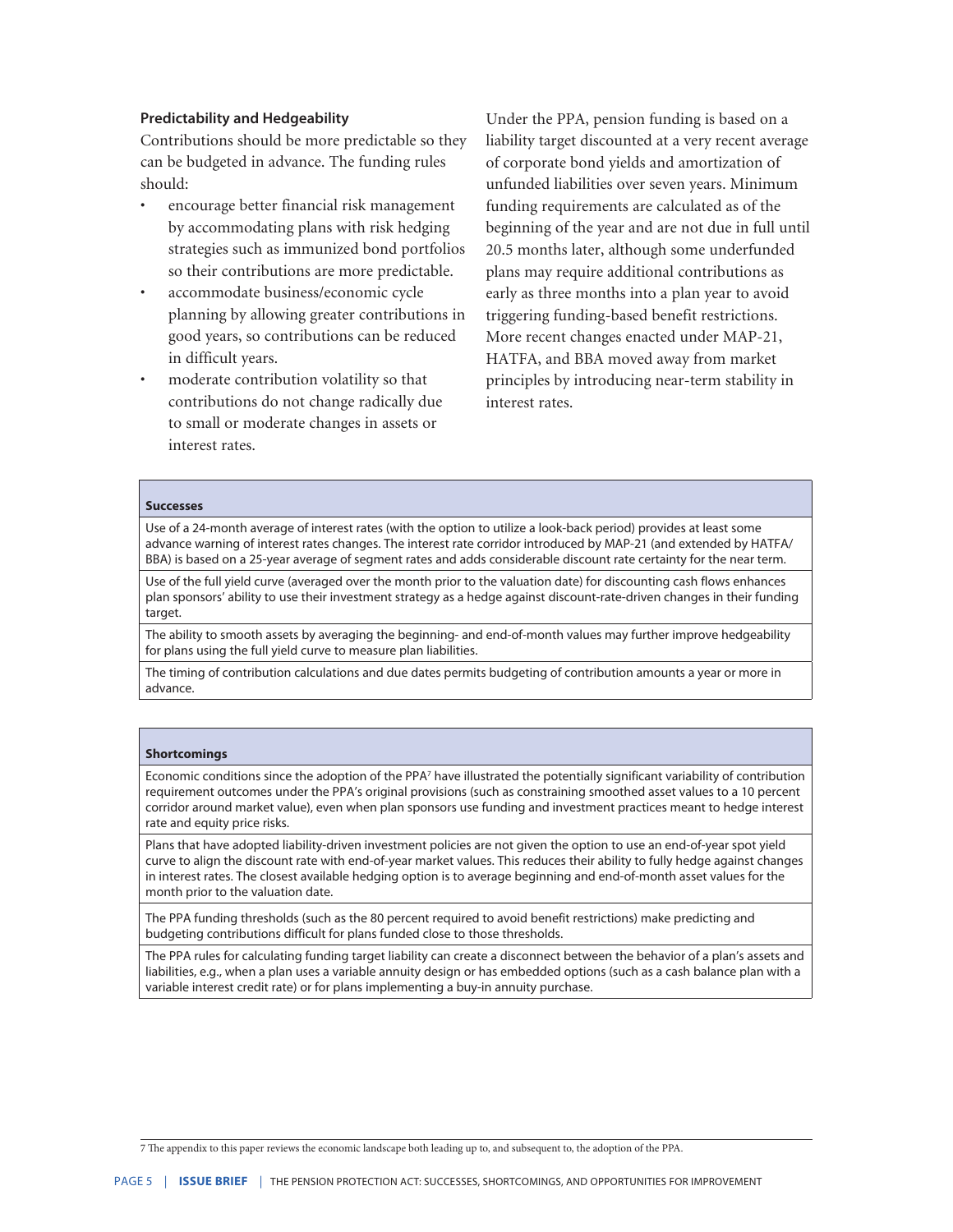#### **Incentives to Fund; Flexibility**

*Sponsors should be able to fund and deduct the unfunded ABL at year-end or anytime. They should be encouraged to better fund their plans by: 1) allowing them to buildup funding margins in good years, without deductions and excise taxes; and 2) allowing them access to "super-surpluses" for other purposes, such as employee health benefits, without incurring the reversion tax.*

In theory, the PPA provides significant flexibility for sponsors to contribute additional amounts in good years to create a funding balance that can be accessed in future periods when a business downturn could make large cash contributions undesirable. However, poor stock market returns in 2007–2009 and falling interest rates in recent years have effectively reduced this flexibility by eliminating previous cushions for many plans (in some cases as the result of mandatory or voluntary funding balance waivers to avoid benefit restrictions) and increasing contribution requirements for minimum funding or to avoid benefit restrictions.

#### **Successes**

The significant increase in maximum tax-deductible contributions under the PPA (preserved under MAP-21, HATFA, and BBA) allows plan sponsors significant flexibility to contribute more in good years to serve as a cushion against increases in future years when access to cash may be limited or needed for other business purposes.

Funding balances provide contribution flexibility for plans maintaining an 80 percent funded status.

The PPA created numerous funding bases and thresholds for different purposes, including levels needed to avoid benefit restrictions or at-risk status, to preserve the ability to use funding balances, or for determining PBGC variablerate premiums. These thresholds provide powerful incentives for plan sponsors to accelerate funding.

#### **Shortcomings**

Excise taxes on asset reversions (generally 50 percent of the reversion amount) discourage plan sponsors from contributing to create a surplus due to the potential of that surplus becoming "trapped."

Restrictions on the use of funding balances and mandatory waivers—as well as essentially forced voluntary waivers to avoid funding-based benefit restrictions—may discourage prefunding.

Instead of providing an incentive to fund, recent increases in PBGC premiums may provide an incentive for plan sponsors to reduce participant headcount (or even to exit the defined benefit system entirely).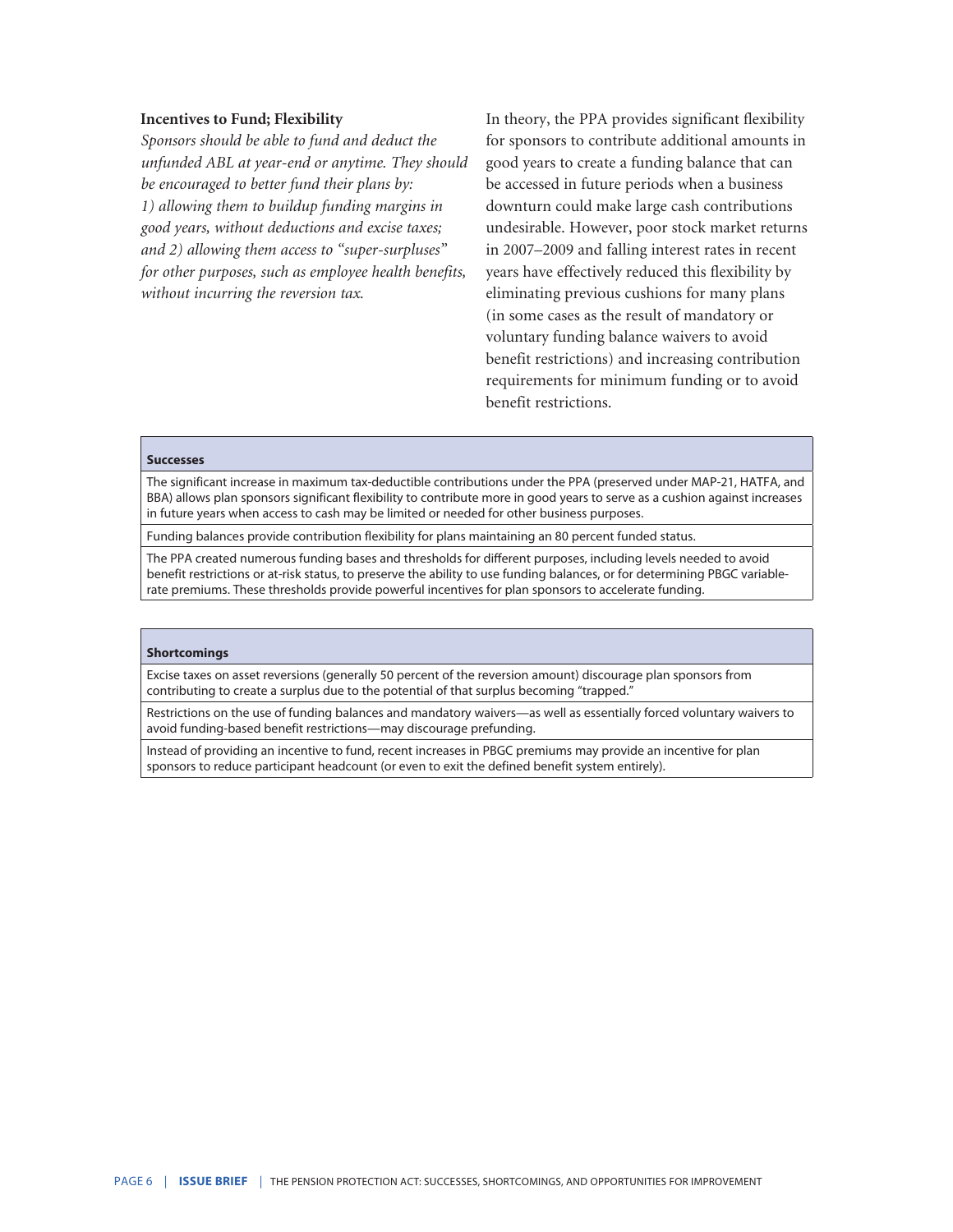#### **Avoidance of Moral Hazards**

*The rules should not facilitate weak employers to improve benefits (or take large risks) at the expense of another stakeholder (e.g., PBGC, its premium payers, U.S. taxpayers, or current and future employees)*.

The benefit restriction provisions in the PPA significantly restrict the ability of plan sponsors to improve or accelerate the payment of benefits in underfunded plans, while providing mechanisms for those plans to avoid restrictions by contributing to improve a plan's funding level.

#### **Successes**

Shorter amortization periods and funding-based benefit restrictions ensure past service amendments are funded more quickly.

Limiting the payment of accelerated distributions from poorly funded plans helps to maintain benefit security for the remaining plan participants (especially the restriction on payments for benefits in excess of the PBGC guarantee level).

Restricting very poorly funded plans from providing additional benefit accruals or paying unpredictable contingent event benefits inhibits the growth of funding deficits.

Eliminating the "guaranteed" return on funding balances in favor of realized rates of return on plan assets prevents plans from maintaining artificially inflated funding balances based on book value accumulations of prior excess contributions.

The HATFA provision specifically exempting the use of the 25-year average rate for determining the applicability of the accelerated payment restriction during a bankruptcy period preserves protections for PBGC and other participants in the situation of a bankrupt employer during a low-interest period.

#### **Shortcomings**

A plan sponsor's ability to dictate when the plan actuary issues a funded-status certification introduces significant discretion into plan operations that may delay or extend the application of benefit restrictions.

Current benefit restrictions may limit the payment of some accelerated distribution forms that do not pose a significant risk to a plan, such as the Social Security Level Income Option, certain death benefits, and periodic benefits payable at a retroactive annuity starting date.

The PPA benefit restrictions could induce some plan sponsors to intentionally underfund their plans to avoid paying benefits negotiated in good faith through a collective bargaining process.

MAP-21 changes have diluted the effectiveness of some of the PPA's protections against moral hazard by overstating a plan's funded status relative to current market conditions, permitting a plan to avoid restrictions on accelerated distributions, and allowing the payment of lump-sum benefits determined at historically low market interest rates (which are more advantageous to participants). The eight-year extension of the corridor phase-out under HATFA/BBA delays the return to a market-based measure of the plan's funded status and increases the risk exposure to the PBGC. Ultimately, this will lead to a more rapid deterioration of a plan's funded status as assets paid out as a lump sum will exceed the liability released as a result of the distribution unless the plan is funded on a basis that takes into account these lump-sum distributions.

Highly complicated rules provide incentives for plan sponsors to seek loopholes.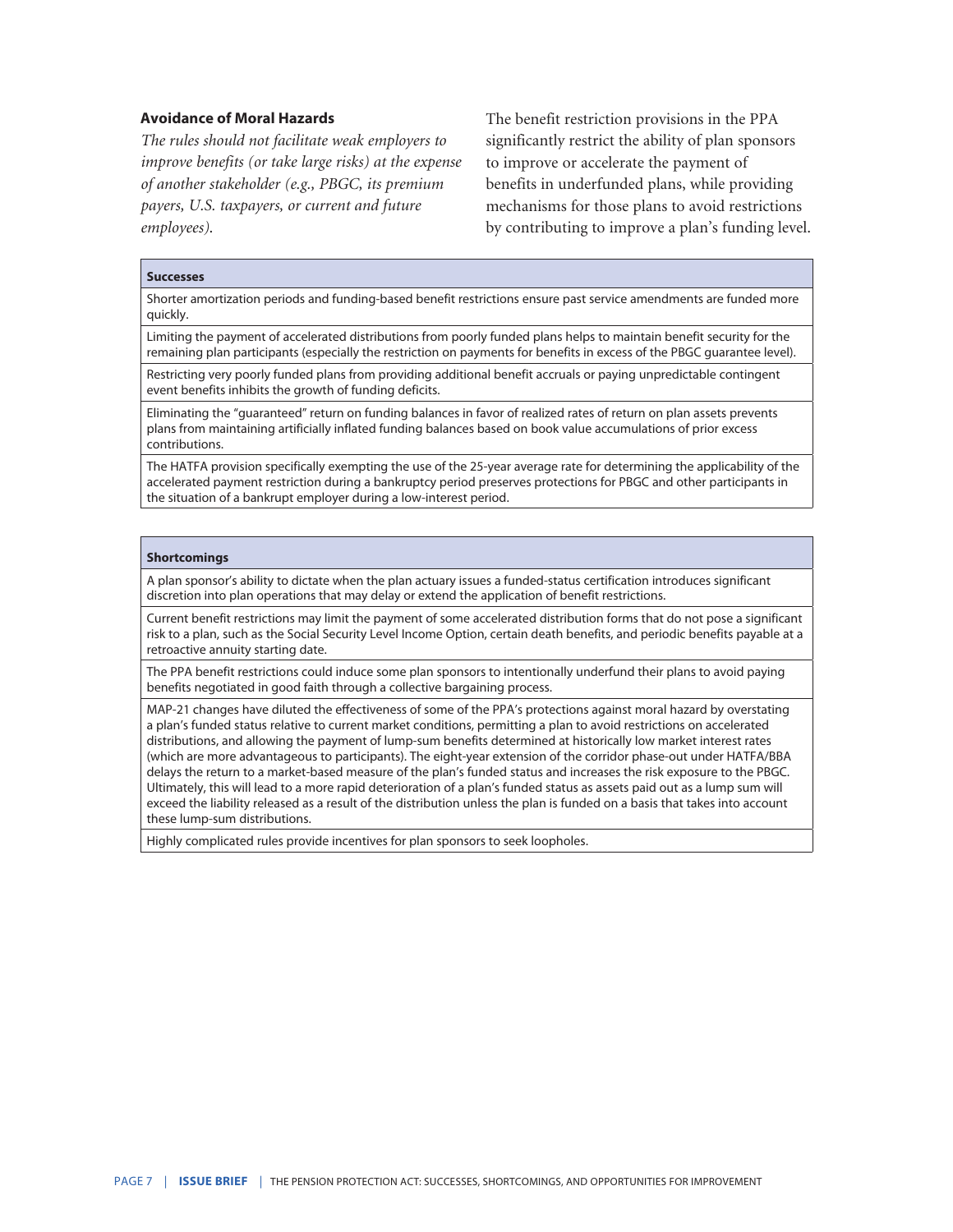#### **Transparency**

*Users of the information provided (e.g., employees, employers, investors, and the PBGC) should be able to understand the financial position of the pension plan and its effect on their sponsor.*

Plan participants and other key stakeholders are provided with more frequent disclosure of information intended to improve their understanding of a plan's financial health. However, the confusing nature of much of the information presented in the disclosures may compromise their effectiveness.

#### **Successes**

The PPA prescribes a single funding method, with limited variations available for the selection of interest rate and asset valuation method. This makes contribution information more comparable across plans.

The required PPA annual funding notice (AFN) includes more detail on plan assets, liabilities, and funding levels than the pre-PPA notices (Summary Annual Report and Notice of Plan Underfunding), indicating how a plan's funded status changes year over year.

The Department of Labor posts Form 5500 Schedule SB filings on its website, and plan sponsors also are required to post Schedule SB on a company-sponsored intranet site (if their intranet is used for providing benefits-related information).

#### **Shortcomings**

Using a 24-month average of segment rates and asset values decreases transparency compared to the (monthly basis) yield curve and market value of assets. MAP-21 creates the potential for greater distortion compared to market rates for liability calculations over the near-term, and the extension of the MAP-21 relief via HATFA and BBA perpetuates this distortion for an additional eight years.

The PPA defines an array of funded-status measures for various purposes, making it difficult for stakeholders to understand the plan's financial condition.

The use of different bases for calculating beginning and end-of-year funded status in the AFN creates confusion for plan participants and employers.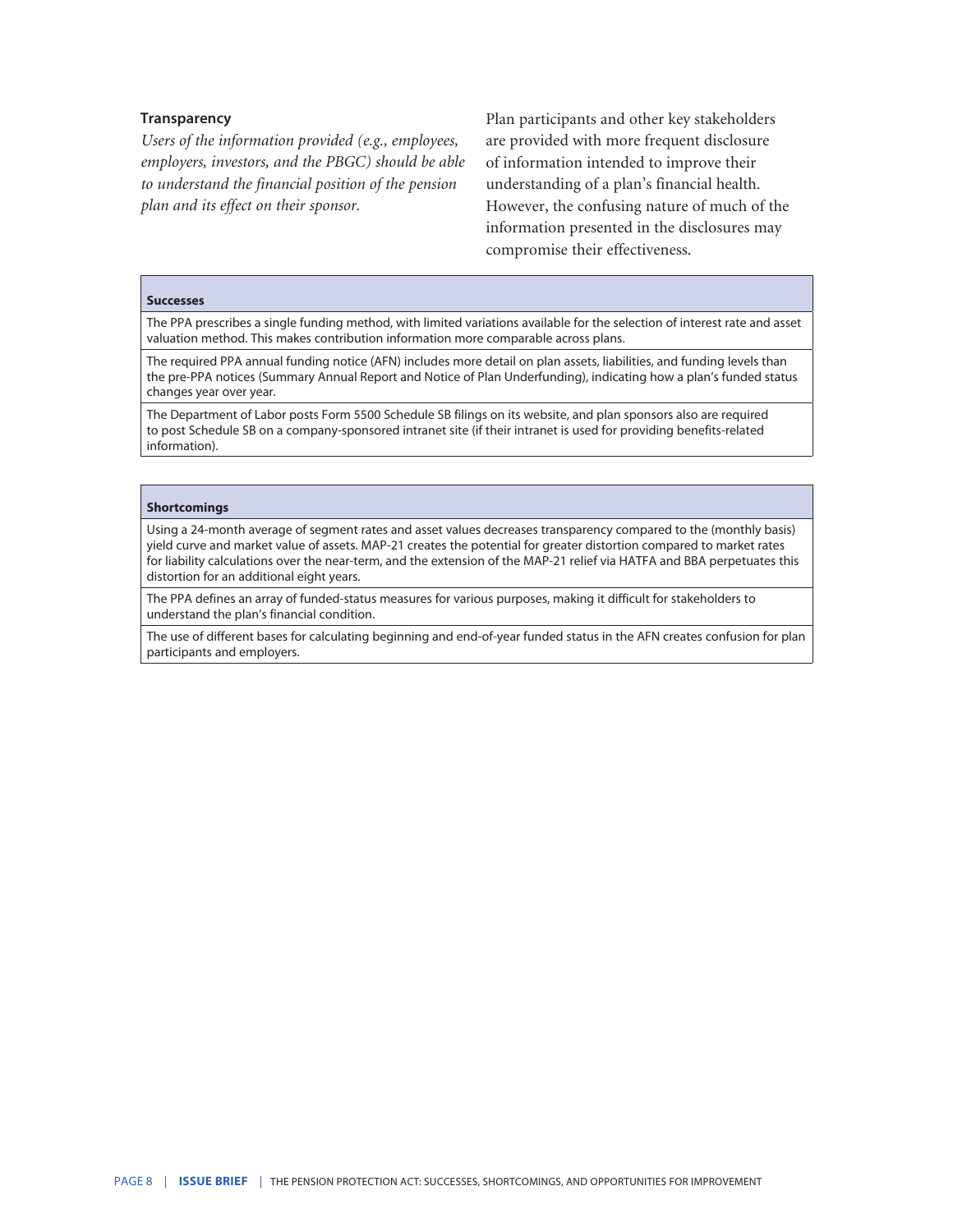#### **Simplicity**

*The rules should be easier to use and understand.*

Lack of simplicity may be the PPA's largest failure. Taken at face value, the liability method, amortization rules, and contribution requirements appear straightforward but other provisions, such as the at-risk rules and the rules around funded-status certifications, make valuations and plan administration much more complex. Subsequent funding-relief provisions (provided via WRERA, PRA, MAP-21, HATFA and BBA) add further complexity.

#### **Successes**

Plans all use the same actuarial liability method with limited variations available for the selection of interest rate and mortality tables. Investment and demographic gains and losses, assumption changes, changes in plan provisions, and changes in asset valuation method are combined and amortized based on a single amortization period.

#### **Shortcomings**

Extremely complicated rules related to funding balance elections, deemed reductions to funding balances, and offsets to plan assets for various funded status measurements greatly complicate plan management while adding little or no value in terms of benefit security.

Benefit restriction rules, including the presumption rules in effect prior to the issuance of the plan's funded-status certification, complicate the benefit administration process for sponsors and participants without demonstrating a beneficial result.

As noted in the Transparency section, having multiple measures of plan funded status for different purposes can be difficult for participants and sponsors to understand. The introduction of MAP-21's 25-year average segment rates for some—but not all—measurement purposes adds another set of funded-status measures and introduces even more complexity.

At-risk rules complicate the valuation process considerably without adding commensurate value.

Requiring that plan contributions be discounted to reflect the actual date paid adds unnecessary complexity.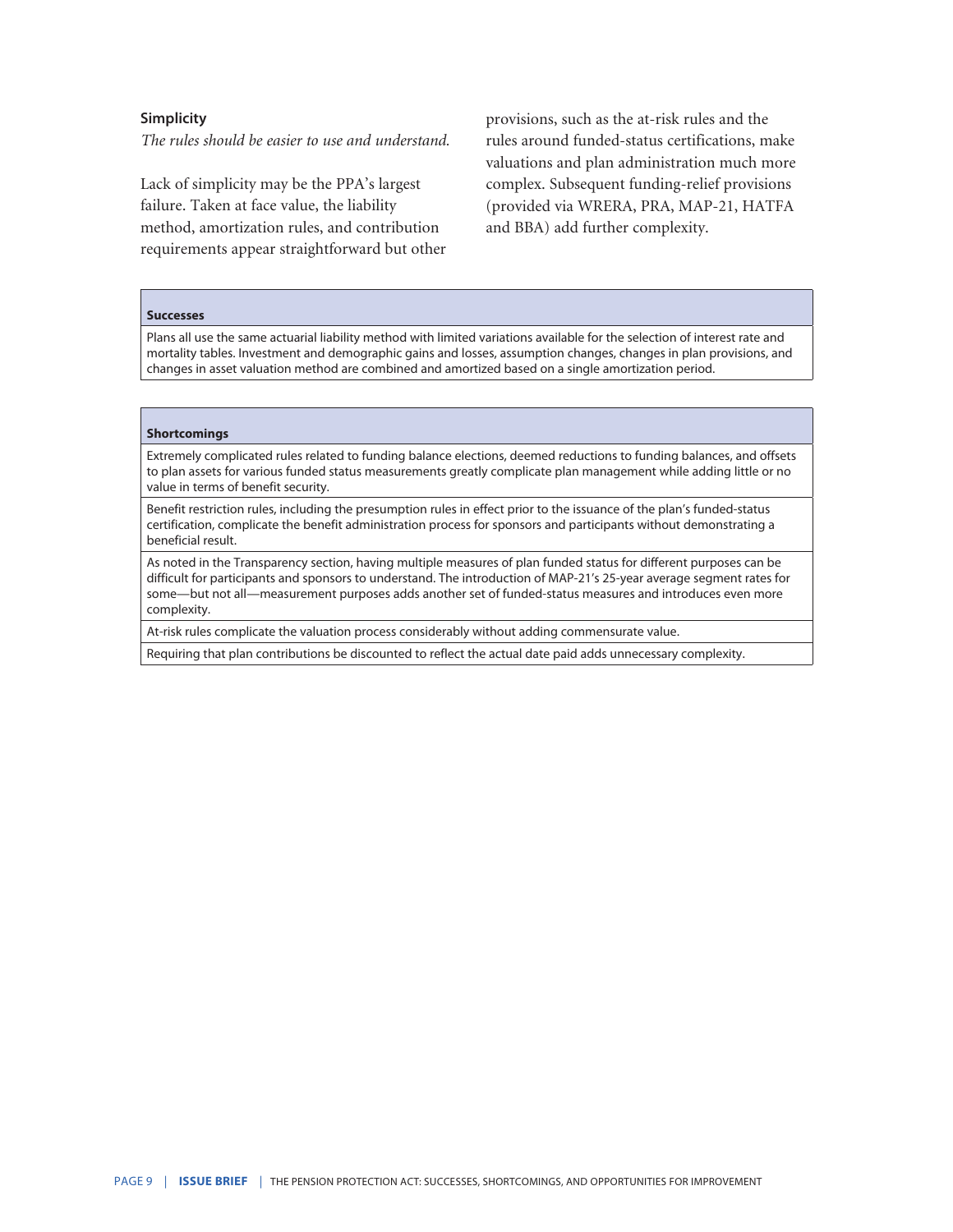#### **Transition**

*Sponsors need smooth transitions, including adequate time to implement new rules.*

Although the PPA included numerous provisions to aid plan sponsors during the transition period, those special rules proved to be of limited effect in the difficult economic environment that followed.

#### **Successes**

The PPA included a number of temporary provisions and phase-in rules relating to funding segment interest rates, at-risk percentages, and funding shortfall amortizations.

Subsequent funding-relief legislation has helped sponsors cope with economic and capital market downturns in recent years, providing additional time to fund unanticipated funding shortfalls.

#### **Shortcomings**

The PPA's increase in the target funding level from 90 percent to 100 percent affected plan sponsors at a particularly bad time—at the onset of an extreme period of economic and capital market dislocation.

Delays in the regulatory approval process have left plan sponsors without guidance on several critical issues, such as corporate transactions. The timing of guidance that has been released often has given sponsors little time to act before the rules are effective.

Even when funding-relief provisions have been enacted, the last-minute timing put significant pressure on plan sponsors to react quickly and make decisions with little time to consider longer-term consequences.

## Possible Approaches to Improve PPA Funding **Requirements**

The PPA's existing structure can be modified to better meet overall objectives, i.e., to make the rules more effective and support the sustainability of the system. We do not believe that a major system overhaul is necessary.

As noted in the PPA Scorecard section, many of the temporary fixes and funding-relief provisions, particularly the MAP-21, HATFA, and BBA changes, did not seek to balance the long-term principles of funding reform. However, the effects of these laws will gradually diminish over the next several years. Allowing that to happen naturally is consistent with the smooth transition principle and may be a reasonable approach if reform efforts are focused instead on permanent, long-term solutions that better balance the key principles.

The Academy's Pension Committee has identified significant opportunities for improvement in three general areas. While each proposal, if implemented, individually could improve a particular aspect of the current PPA rules, we acknowledge that it may be impractical, and even undesirable, to implement the full set of proposals as outlined. Funding rules represent a complex system, with many interacting parts; changes to one aspect of the rules often will affect the operation in other areas. Finding an appropriate balance should be a primary consideration.

We further suggest that any changes include *voluntary* transition provisions to provide plan sponsors time to adjust to new requirements. Other sponsors may be permitted to adopt rule changes more quickly if desired.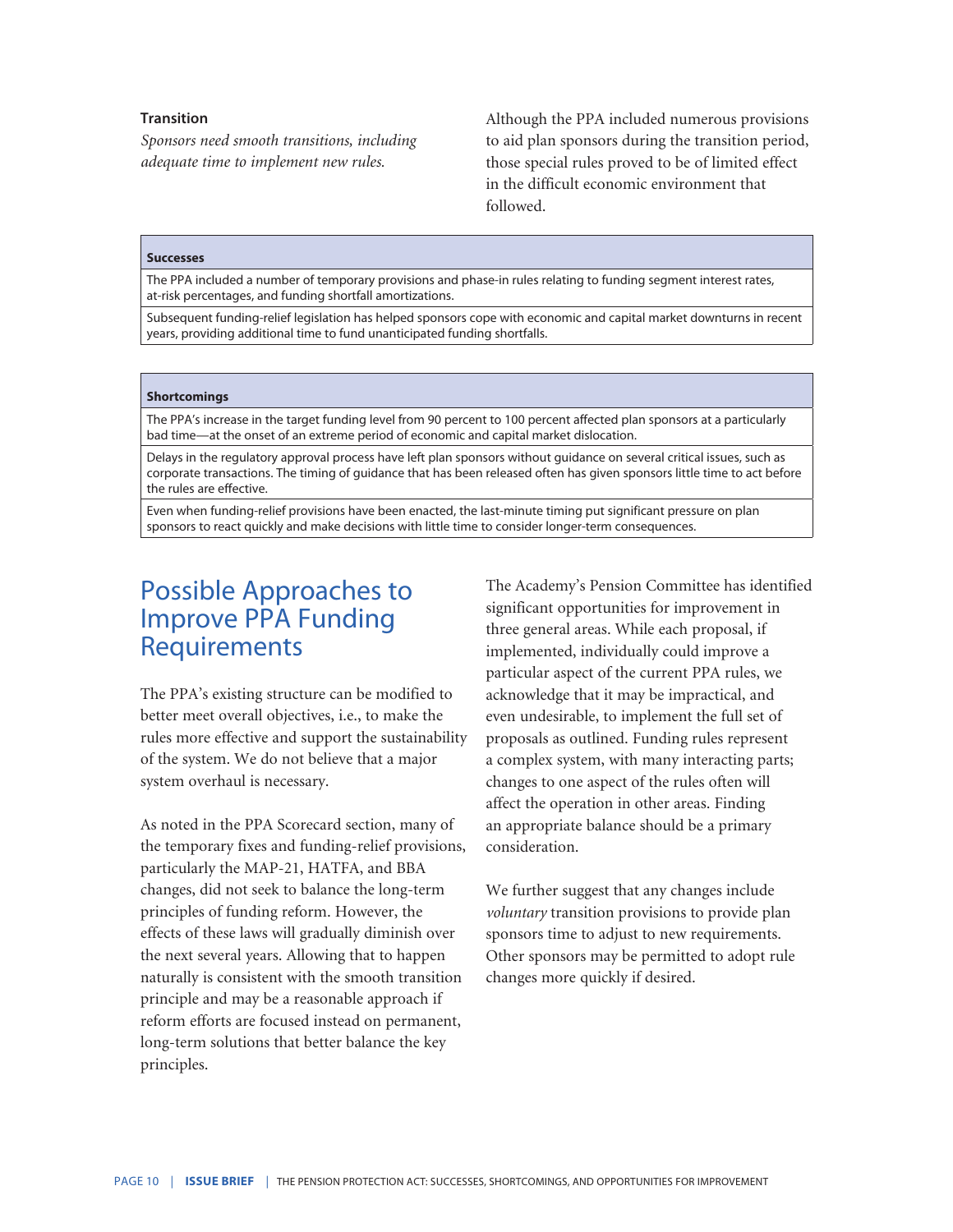### **Proposal 1: Increase Incentives to Fund**

The overriding goal of pension-funding legislation is to establish a minimum level of required funding. Nevertheless, plans that are well funded today often achieved that status as a result of past contributions made in excess of minimum requirements. Although plan sponsors should not be permitted to funnel unlimited amounts into their pension plans on a tax-advantaged basis, a reasonable amount of prefunding should be encouraged.

Possible ways to encourage prefunding include:

- *• Ease funding balance forfeitures:* Some inequities result from the current framework in regard to mandatory funding balance waivers. For example, a pension plan that pays lump sums is required to waive funding balances to the level necessary to avoid restrictions on accelerated payments, if possible. But there is no connection between the amount of balance waived and the amount of lump sums that will be paid, so a plan might be required to waive \$10 million of funding balance to protect a lump-sum feature that will pay only \$1 million in lump sums. As an alternative, a plan could be required to waive funding balances equal to the amount of lump sums that will be paid or a plan sponsor could be permitted to add contributions equal to the lump-sum amounts.
- *• Reduce the excise tax imposed on supersurpluses:8* The excise tax rules on asset reversion could be relaxed to allow plan sponsors access to super-surpluses, while including restrictions on the use of funds for non-benefit purposes. For instance, a sponsor could be permitted to withdraw a portion of surplus each year (e.g., 5 percent of the value of assets or obligations). There also could be an additional restriction on reversions within a specified period of time following a change in corporate ownership

where accessing a super-surplus may be adverse to the interests of plan participants or restrictions on the uses of withdrawn surplus (e.g., require withdrawn excess to be used for other deductible employee benefit plan costs).

- *• Determine Adjusted Funding Target Attainment Percentage (AFTAP) without a reduction for funding balances:* Funded status for purposes of the funding-based benefit restrictions could be measured using plan assets unreduced by funding balances. There is no strong rationale for penalizing a well-funded plan sponsor because funds were contributed earlier than required (i.e., because the sponsor has the ability to employ those balances to reduce future required contribution amounts). Should the plan sponsor elect to use those balances in the future and the funded percentage then falls below 80 percent as a result, benefit restrictions would more reasonably be applied at that time.
- *• Revising rules that create illogical outcomes:*  Complex rules and restrictions regarding the establishment of funding shortfall amortization bases sometimes give rise to situations where having a lesser funded position results in a lower required contribution. For example:
	- · A plan whose assets exceed the funding target by \$1 may be prohibited from setting up a (negative) amortization base such that the minimum required contribution could be larger than the amount that would have been required if the plan was instead \$1 underfunded.
	- · The sponsor of a plan that falls below 80 percent funded by \$1 more than the plan's existing funding balances (such that a deemed waiver would not return the plan to 80 percent funded) will likely be required to contribute significantly less than if the plan first falls below 80 percent by \$1 less than

<sup>8</sup> A super-surplus occurs when a plan's assets exceeds the value of benefits plus an appropriate cushion for adverse deviation. "Appropriate" in this case depends on a number of factors that are beyond the scope of this discussion, but which would have to be identified and refined as part of the legislative process.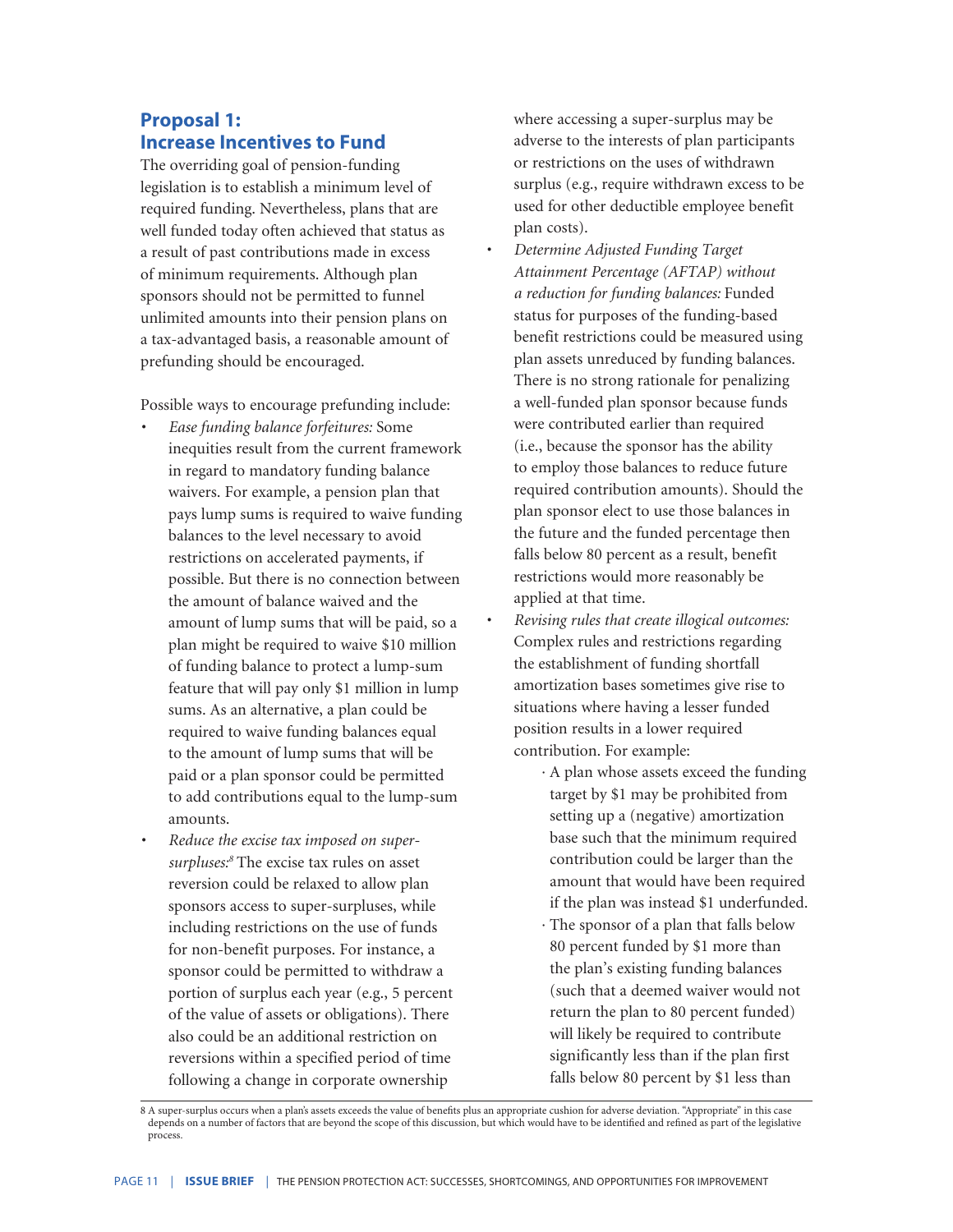the amount of available funding balances—and is thus forced to waive to avoid benefit restrictions.

*• PBGC premium incentives to prefund:* PBGC premiums (both the flat-rate premium paid by all plans and the variable-rate premium paid only by underfunded plans) have increased significantly since the PPA was enacted.<sup>9</sup> The recent increases in the variable premium rate will result in many plans paying the maximum variable-rate premium, which creates more of an incentive to reduce headcount through voluntary cashouts and annuity purchases than it does to increase funding levels.10 A reduction in PBGC premiums for plans that take voluntary action to progress toward solvency would provide sponsors an increased return on contribution dollars and might provide a compelling rationale for prefunding. For example, a tiered premium structure could allow sponsors paying more than the minimum to pay a lower variable-rate premium than those who pay only the minimum required amount.

These changes would support *solvency* by providing employers with new *incentives to fund* in advance of minimum requirements. Eliminating highly complex rules that are often counterintuitive in their effects *simplifies* the system and reduces *moral hazard* by making the underlying restriction rule set more manageable, thereby reducing the future need for temporary relief that has the result of weakening the effectiveness of the rules.

## **Proposal 2: Enhance Contribution Predictability**

For plan sponsors choosing a minimum contribution strategy, large year-to-year increases in contribution requirements were a critical problem in the initial years under the PPA

funding regime. The Great Recession of 2008– 200911 and the decline in interest rates since then led to substantial increases in minimum required contributions and the adoption of special funding relief that deferred to later years a portion of the minimum contributions otherwise required under the PPA. These funding-relief measures provided plan sponsors with an opportunity to plan for the higher contribution requirements that eventually would come due. However, the cost of this increased contribution flexibility was an acceptance of decreased solvency and benefit security for plan participants.

Employers have the ability under existing rules to create more stable contribution patterns by funding at a level in excess of the minimum required. Additional changes may further support those sponsors not able to, or choosing not to, fund in excess of the minimum required. To achieve more stable contribution patterns, either or both of the first two of the following features could be added to the funding rules as options. The second option removes an inconsistency between the valuation of plan assets and liabilities for plan sponsors that implement an investment strategy to hedge against interest rate changes that affect the determination of the funding target liability.

*• Output (rather than input) smoothing:* The funding rules could be reworked to employ strict market-based inputs for asset values and interest rates; the resulting calculated minimum contribution and benefit restriction percentage could then be smoothed/averaged over a period of years. Amortization of the funding shortfall is one example of output smoothing with which many people are familiar. Another form of output smoothing would limit the change in the minimum required contribution or AFTAP to a specified corridor around

<sup>9</sup> Flat-rate premiums have increased by 94 percent from 2008 to 2016 (\$33 in 2008 to \$64 in 2016). With the changes enacted by BBA, by 2019 the flatrate premium will increase to \$80 (a cumulative 142 percent increase since 2008). Variable-rate premiums also have increased significantly, from 0.9 percent of unfunded vested benefits in 2008 to 3.8 percent in 2018—a 422 percent increase. Further expected increases in the variable-rate premium for 2019 will cause the rate to reach at least 4.2 percent of unfunded vested benefits.

<sup>10</sup> MAP-21 implemented a cap on the variable-rate premium that is determined based on a fixed annual rate times the participant count. The cap started at \$400 in 2013, indexed for inflation, and was increased to \$500 in 2016, with inflation indexing applied for 2017 and later.

<sup>11</sup> The Great Recession in the U.S. lasted from December 2007 to June 2009.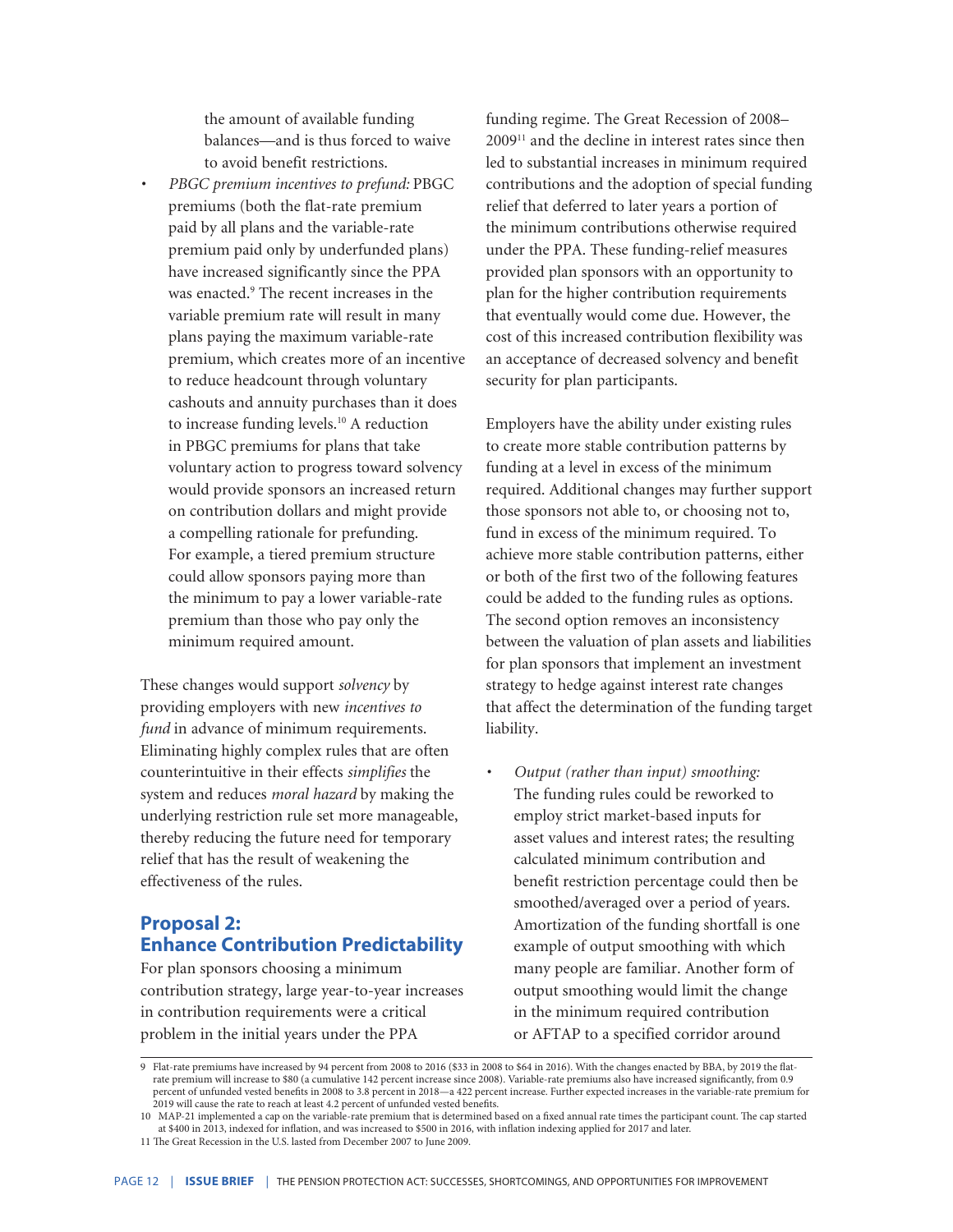the prior year's value, which would be particularly helpful for sponsors that fund to avoid the benefit restriction "cliffs." With output smoothing, minimum contributions would not increase as much immediately following "bad" years and would not decrease as much immediately following "good" years. It should be noted that significant elements of this approach easily could be implemented on a sponsor-bysponsor basis by plan sponsors that want to contribute according to a funding policy that exceeds the minimum requirement.

*• End-of-year yield curve:* For plan sponsors that decide to pursue a hedging investment strategy, the inability to use interest rates as of the valuation date is an obstacle. Permitting the use of spot yield-curve rates based on information as of the last day of the plan year aligns the discount rate with interest rates implicit in fixed income pricing.

Output smoothing would allow the minimum funding requirements to accommodate a desired level of contribution *predictability* without impairing the *transparency* of the fundamental liability and asset measurements that occurs when interest rates or asset values are smoothed (input smoothing). Input smoothing methods can accomplish a similar result in terms of contribution predictability, but they tend to obscure the measure of solvency and may result in decision-making that is adverse to the ultimate goal of ensuring benefit security. Allowing the use of the end-of-year yield curve facilitates *hedgeability* and contribution predictability for those plans that hedge by matching the point in time of the interest rates that are used to measure the liability with the point in time measure of plan assets*.*

Care must be taken to ensure an appropriate balance between predictability and solvency, as changes to improve one of these principles are often a trade-off with the other. To the extent that contribution predictability is enhanced by methods other than hedging the liabilities

or contributions in excess of the minimum required amount, there is increased risk to plan participants and the PBGC.

If output smoothing is not deemed appropriate by policymakers, more input smoothing may be needed to improve contribution predictability. One potential change that provides additional input smoothing, particularly in the most volatile market conditions, is to broaden the asset corridor from 10 percent to 20 percent. While the shortened smoothing period of two years implemented under the PPA improved solvency, the 20 percent corridor allowed under prior law was more effective at smoothing the effect of extreme capital market fluctuations than the current 10 percent corridor. In the event of extreme market events, an additional moderate amount of asset smoothing may provide a brief reprieve for a sponsor to recover and plan for the higher contribution requirements needed to return the plan to its prior funded status. However, it might also mean that an already financially distressed employer would be permitted to further delay funding.

### **Proposal 3: Reduce Regulatory Burden**

Defined benefit plans are complex structures by their nature. However, in the years since the PPA was enacted, the degree of difficulty in administration and compliance has grown substantially, placing greater burden on plan sponsors and making defined benefit plans less appealing. *Simplifying* the funding and regulatory structure would reduce a substantial disincentive to plan sponsorship.

Some specific areas where regulatory simplification might be possible include:

*• Discontinue current at-risk rules:* Consideration should be given to discontinuing the burdensome at-risk calculations. These add substantially to administrative cost and complexity while seemingly adding little value in terms of promoting plan solvency.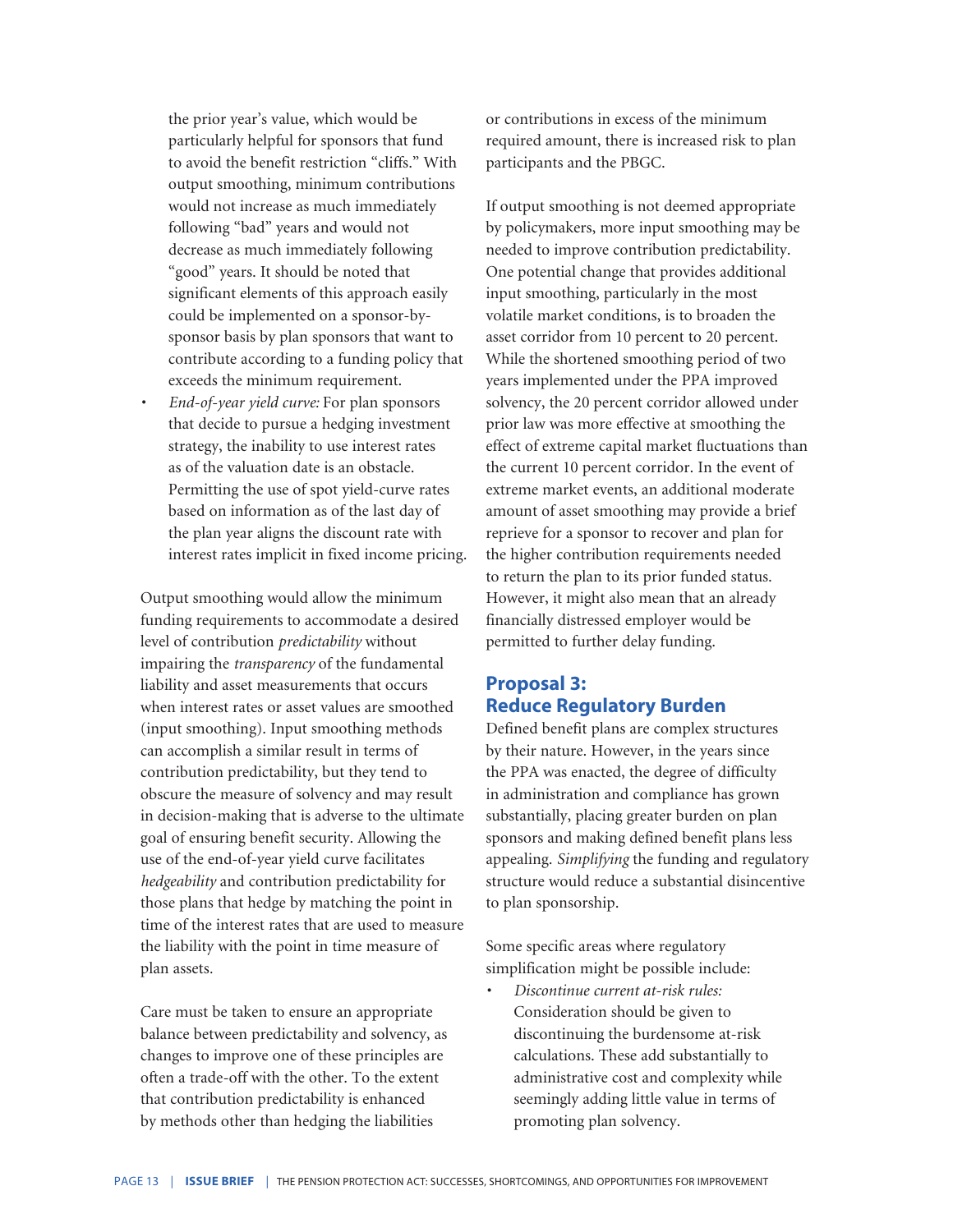- *• Facilitate risk-mitigating plan designs:* Many plan sponsors seek ways to reduce the funded-status volatility of their plans. Certain plan designs (such as variable annuity plans) can partially accomplish this objective. Funding rules should not pose a barrier to the effectiveness of these approaches by imposing liability measurement techniques that create a problematic and artificial mismatch between the valuation basis for plan liabilities and assets.
- *• Ease benefit restrictions:* Certain payment forms subject to benefit restrictions, such as the Social Security Level Income Option, retroactive annuity starting dates, and certain death benefits, pose minimal risks to plans and could be exempted from accelerated payment limitations. Permitting plan sponsors to avoid restrictions on lump-sum distributions by directly contributing the lump-sum amounts—with limitations to avoid discriminatory practices—might promote additional cash funding and thereby reduce overall risk.
- *• Simplify funded-status certification rules:* Rules relating to the certification of a plan's funded status (including those for establishing a presumptive funding status absent or prior to a certification for a plan year) are extremely complex, creating difficulties in applying the benefit restriction rules. Simplifying the regulations in this area would not substantially jeopardize benefit security but would considerably improve the ability of plan sponsors and administrators to comply.
- *• Permit use of a single discount rate:* Use of a single level discount rate instead of three segment rates would reduce the complexity of determining funding liabilities, lump-sum payments, and plan administration (for example, determining interest adjustments for retroactive payments in situations when a plan requires use of the Section 417(e) segment rates). The single discount rate could be adjusted to reflect the duration of plan liabilities, similar to the methodology used in pension accounting (as specified under Financial Accounting Standards Board

Accounting Standards Codification Section 715-30).

- *• Generally eliminate non-critical "busywork":* Striking a better balance between the desire for sponsor involvement and the activities performed by enrolled actuaries on their behalf could reduce the time demands on plan sponsors without creating additional risks. Specific sponsor elections should be limited to those that are truly significant. Simplifying complex election procedures for creating and using funding balances would eliminate essentially irrelevant tasks on the part of the sponsor and the enrolled actuary. Simplification of the funding balance, quarterly contribution, interest crediting, and election processes would similarly reduce the time plan sponsors and actuaries spend on paperwork. Recent changes in Section 430 regulations that allow standing elections to cover quarterlies, while helpful, are still unnecessarily complex.
- *• Align compliance penalties with risk to system:* The more stringent the rules, the more difficulty plan sponsors face staying in compliance. Reducing the complexity of the rules and providing more selfcorrection options (and also reducing the penalties for self-corrections) could reduce substantially administrative burdens and encourage compliance. In particular, small issues that do not significantly increase PBGC or participant risk should not create disproportionately large compliance burdens.
- *• Modify the AFN:* Many participants are confused by the information provided to them on the AFN. Modifying the disclosures to include items such as the historical market value of assets and more closely connecting the funding notice with AFTAP certification might enhance understanding and participant engagement.

Making at least some of the suggested modifications would help to enhance *simplicity* and make compliance easier by encouraging plan sponsors to comply and addressing instances of substantial noncompliance.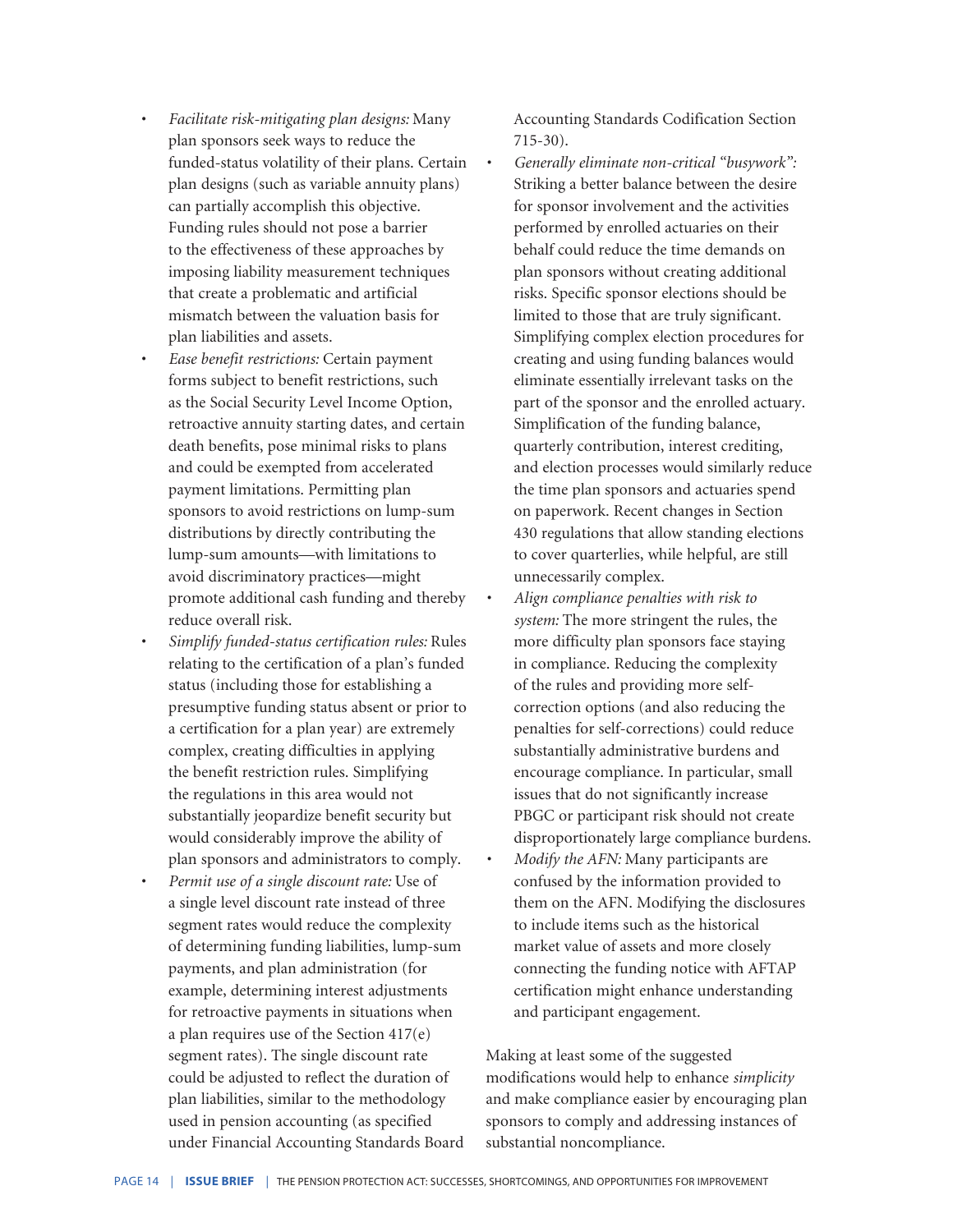# Conclusion

The Academy's 2005 analysis of pension reform options noted that there is one major objective that pervades all discussions affecting retirement security, including funding reform—meeting the financial needs of retirees—and the defined benefit system is uniquely effective in doing this.

As defined benefit plans become underfunded, the amount of benefits paid to participants is not changed, but the security of promised benefits may be reduced. Funding rules should encourage a healthy defined benefit system and one that employers will find appealing in which to participate. But sponsors faced with sometimes unnecessary financial and administrative burdens will choose to move away from defined benefit plans.

The PPA represented a significant step forward in a number of ways, but issues that have arisen with its implementation indicate that further progress is needed. As it exists today, the single-employer defined benefit funding system (including the funding-based benefit restrictions) is far too complex. Simplification of the rules is essential to creating and maintaining a system in which plan sponsors are willing to participate.

Removing obstacles to the creation of new plan designs that better correlate the behavior of funding liabilities and the assets used to finance those liabilities or that provide for a greater sharing of risk between sponsors and participants will encourage continued defined benefit plan sponsorship. The funding rules should support plan sponsors in structuring their investment and funding strategies to effectively manage defined benefit plan risks.

The Academy Pension Committee has proposed specific legislative and regulatory modifications that we believe will help support a robust defined benefit system by:

- creating incentives for plan sponsors to fund their plans toward solvency;
- rewarding sponsors that fund in excess of the minimum;
- increasing participant engagement; and
- appropriately reducing the administrative burdens of compliance.

We encourage the legislative and regulatory communities to consider these suggestions with an eye toward achieving a better balance among the seven key principles of single-employer pension funding: solvency, predictability, flexibility, avoidance of moral hazards, transparency, simplicity, and smooth transitions. Defined benefit plans can effectively support the objectives of both plan sponsors and participants when operated within a reasonable regulatory framework—one that discourages detrimental practices while limiting unnecessarily complex administrative requirements.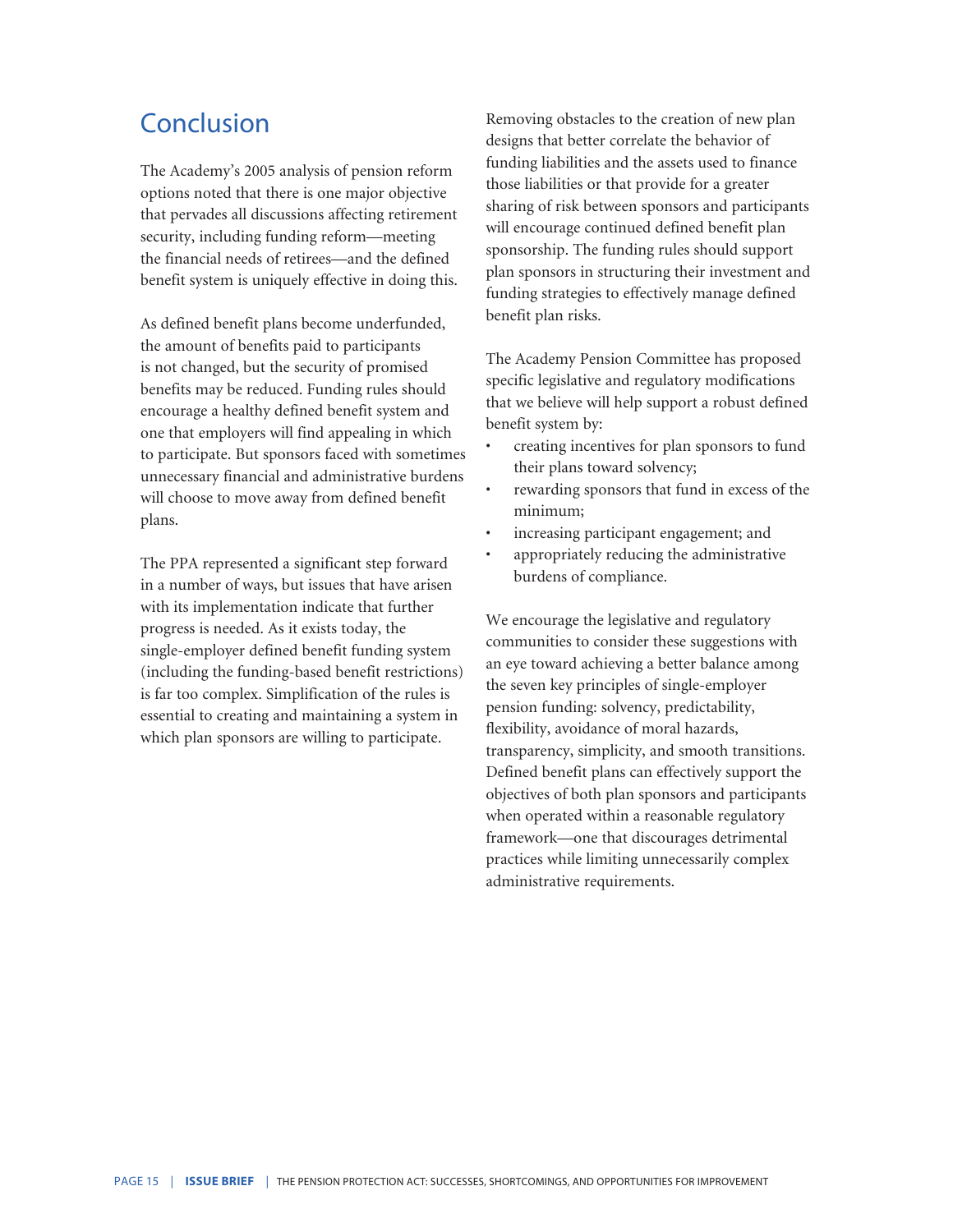# Appendix:

## **The Post-PPA Years: Has the Landscape Changed?**

*This issue brief presents an analysis of the PPA's performance measured in the context of the principles underlying funding reform laid out in the Academy's 2005 paper. It is not possible to provide that analysis without a meaningful acknowledgement that the decade from 2000 to 2010 presented challenging economic circumstances. The combination of very volatile equity markets and declining interest rates represents an extremely difficult environment for any set of pension funding rules. Although equity markets overall have performed well since 2010, with occasional retrenchment followed by a push to new all-time highs, the effects of the economic conditions prior to 2010, along with a continued downward trend in bond yields, are still being felt by many sponsors. The following appendix reviews the key economic factors affecting pension plans since the turn of the millennium.*

Prior to the Pension Committee's release of its 2005 issue analysis, the U.S. single-employer pension system was tested by a period of extreme economic volatility. Interest rates steadily declined, with the four-year weighted average of 30-year Treasury rates dropping from 6.6 percent in January 2000 to 4.7 percent in January 2005. While this drove up the value of fixed-income investments, it also caused a steep rise in current

liability for pension plans, while significant declines in the equity markets negated any increases in fixed-income holdings. The roughly 50 percent drop in the U.S. equity market from March 2001 to October 2002 (spanning two plan years) created substantial investment losses that most plans were required to fund over a five-year (or shorter) period under the funding rules in effect at the time.



SOURCE: [Federal Reserve Bank of St. Louis](https://fred.stlouisfed.org/series/SP500)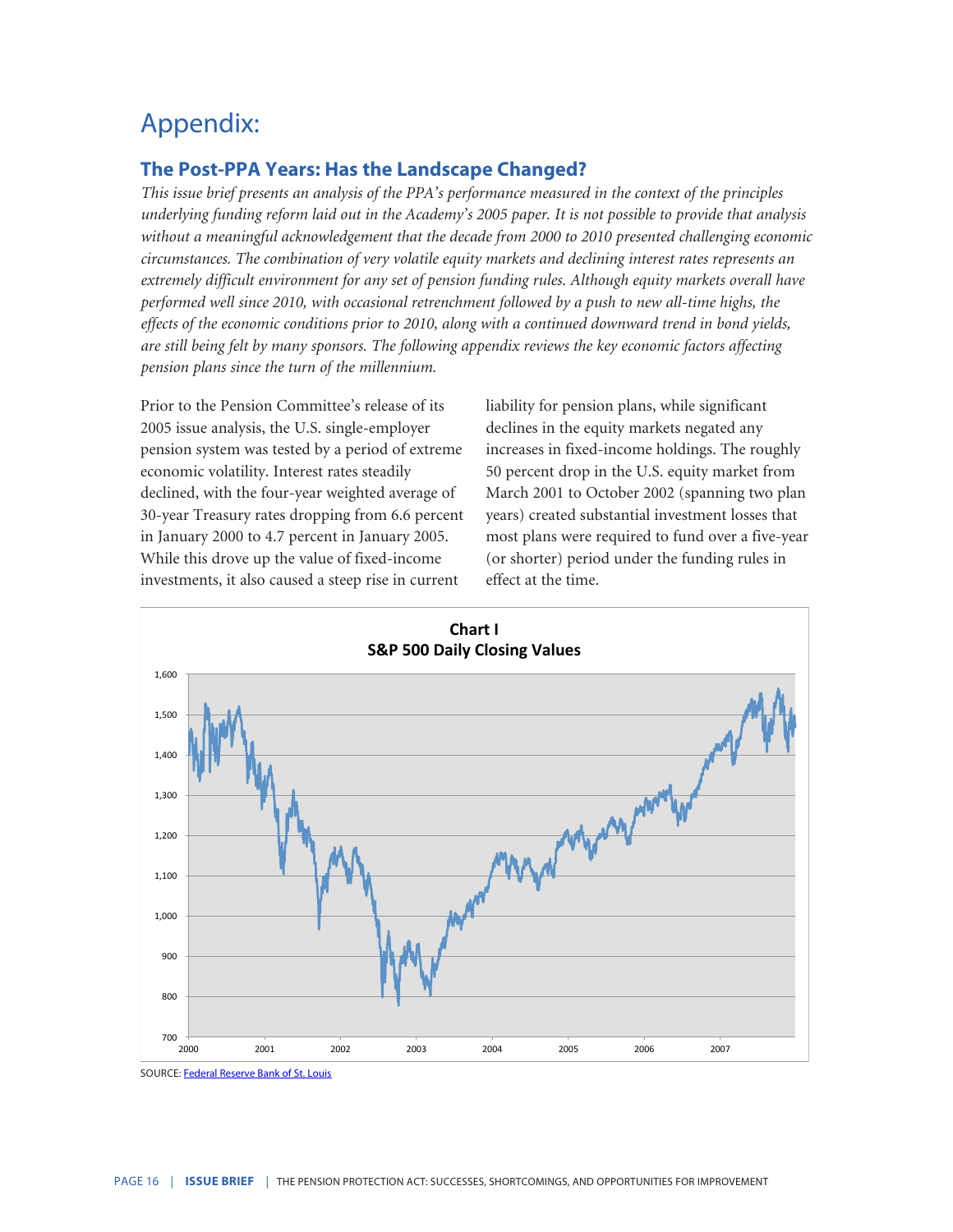The cumulative 80 percent return in the U.S. equity markets from 2003 to 2007 helped return plans to a funded status similar to their pre-2000 level but not before creating a significant shortterm contribution increase for many sponsors. Pension funding ratios were reduced by more than one-third from 2000 to 2003, and sponsors were faced with very extreme levels of year-overyear contribution increases. Further, many plan sponsors anticipated positive investment returns would occur during this period, and generally plan assets did not recover to the level they were expected to have reached absent the 2000–2003 equity market decline.

Participants at bankrupt companies learned their pensions were not as secure as they thought. Employers, many of which mistakenly had assumed their pension plans might be essentially endowed, came to realize an abrupt end to their contribution holidays and found themselves struggling to meet unpredictable and volatile minimum funding requirements that ran counter to their business cycles. At the same time, many

equity shareholders realized that they didn't fully understand the risk a defined benefit plan could pose to a company's financial health. And the PBGC faced a dramatically increased deficit as a result of the funding rules permitting plan sponsors to make benefit promises they couldn't afford to keep, defer contributions, and avoid paying PBGC premiums even though the agency's financial position was deteriorating. The situation was unsustainable, and key stakeholders explored possibilities for change.

Since the PPA was enacted, the single-employer funding system has faced a similarly difficult environment. In the last 10 years, sponsors have seen:

• A greater than 40 percent drop in the U.S. equity market from September 2008 through February 2009 that reduced economic funding ratios by roughly 25 percentage points from 2008 to 2009,<sup>12</sup> although relief provided by WRERA and regulatory guidance from the IRS softened the blow on PPA funding calculations.



12 While the 72 percent cumulative U.S. equity market return realized from 2009 through the enactment of MAP-21 in 2012, like the recovery from 2003 to 2007, ultimately returned the equity markets to near their pre-crash levels, many sponsors experienced a significant increase in contributions in the interim. Since 2012, U.S. equity markets have continued to perform well, reaching all-time highs during 2015 before falling back somewhat later in the year and into 2016, then again rallying to new all-time highs during 2017 and 2018.